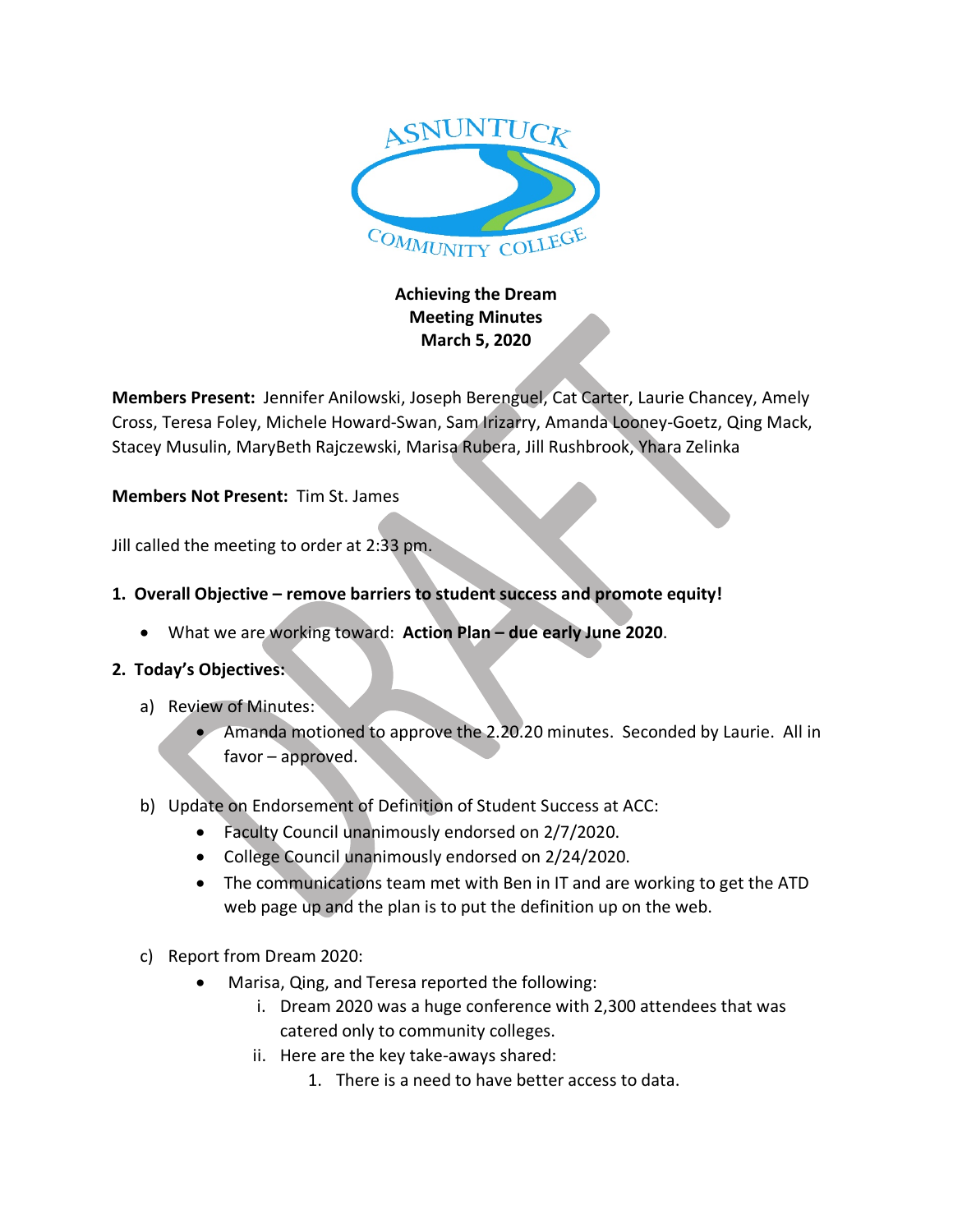- 2. Discovery and Design stage do not rush this part and try to look at it from the lens of the students as they may view things differently.
- 3. First day of class students need a go to person before the first day of class that will stay with them during the first day of class to help them through.
- 4. Consistency with processes needed i.e., how are syllabi created, is there consistency amongst individuals teaching, what does the process look like related to student onboarding, etc.
- 5. When evaluating and setting goals, there is a need to have not only a beginning place but a stop at the end as well.
- 6. The institution does not have the \$ to meet the promise, therefore fundraising will need to offset funding.
- 7. There are many webinars and seminars that interested individuals can join for ATD. Jill mentioned she will send an email with dates.
- d) ICAT:
	- 103 people participated at ACC which is very high since many larger schools received less than 100.
	- The Capacity Café has been scheduled for Thursday 4/9/2020 from 12 3 pm.
	- Everyone that is part of the ATD team will be needed as a Facilitator. Jill and Amely have a call with the Coaches on 3/13/2020 and will have more details to share at the next ATD meeting on 3/24/2020.
	- Feedback provided from the group on the ICAT survey can be found below: i. Some of the questions were not very clear.
		- ii. Some of the answers did not give specifics into in-between answers, making it difficult to give an answer to some of the questions.
		- iii. Some answers were too wordy and confusing to tell apart.
- e) Local Student Survey:
	- Jill and Amely handed out a survey to students at the club fair but received limited feedback so it will be extended to the classrooms in order to obtain as much feedback as possible.
	- A question was asked whether the surveys can be used in the offices to get more students to fill them out and the answer is yes, however, please make sure students have not filled one out already to avoid duplication. Additional tabling opportunities being looked into.
	- The timing to complete these will be by April  $30<sup>th</sup>$  (preferably before).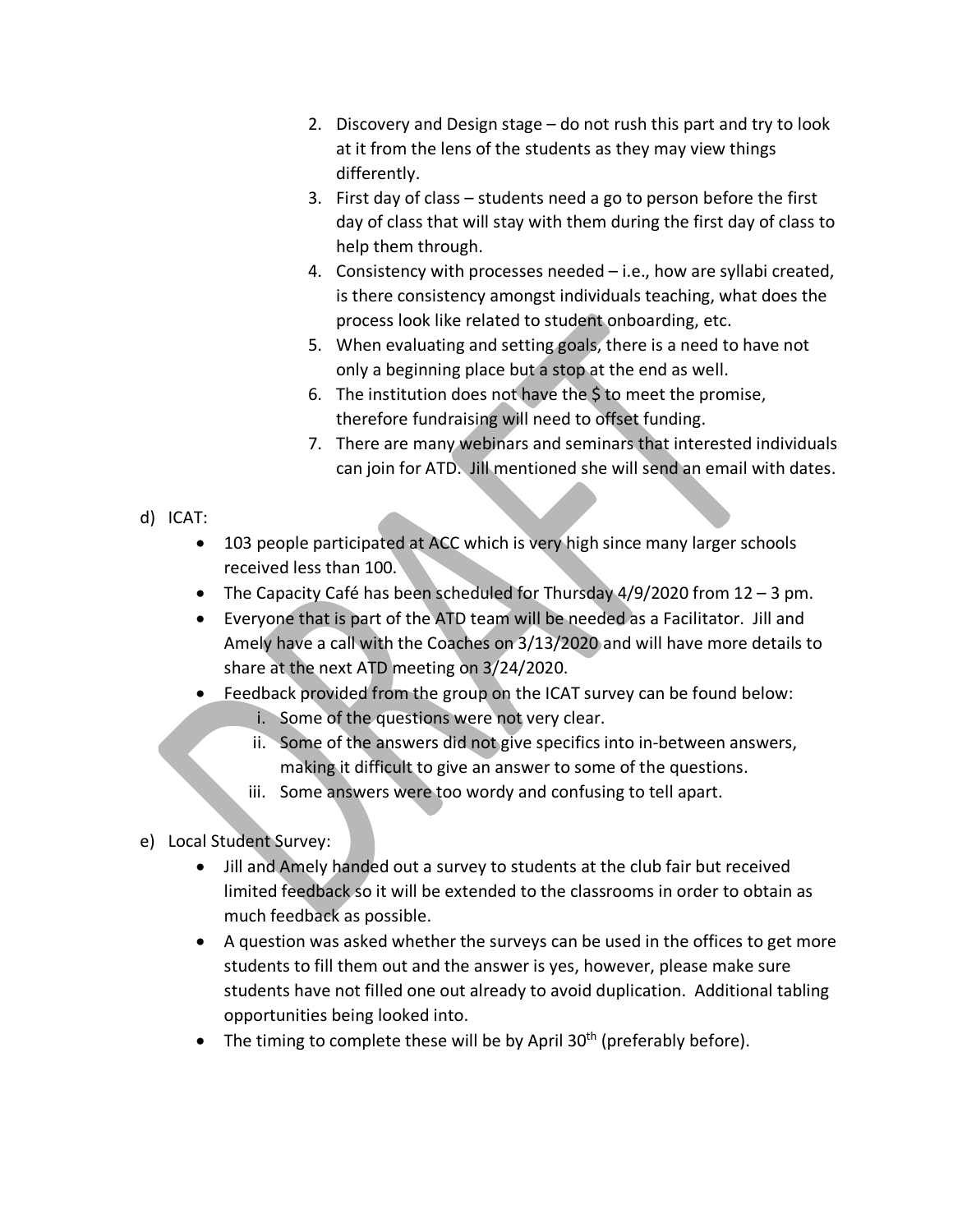- Edits were discussed to the content of the survey, however, since the survey had been used previously, it was decided that edits cannot be made at this time without interfering with data collection.
- MFG info will be pulled separately, therefore, adding "MFG" to the tops of the survey sheets will work.
- f) Report from Data Team:
	- Before the Data Team discussion, Qing shared a SENSE Benchmark slide containing info that had been released last week. SENSE takes the survey and asks students about their first three weeks of school and questions had been grouped into each benchmark. Qing reported that she does not have all the info yet, but her next step is to look at specific questions under each benchmark and will report back any findings.
		- i. A request was made to have the survey attached to the results for review.
		- ii. MFG is currently not present in the survey. It contains only FYE, Developmental English, Developmental Math, First Year English and First Year Math only.
	- A detailed handout was provided by the Data Team (Teresa, Laurie, Stacey, Joseph, Amanda, and Qing) highlighting observations on the Dashboard – please refer back to the handout.
	- Some highlights/observations discussed were:
		- i. Placement into ENG and MAT using Next Generation Accuplacer test started in Spring 2019 with testing started in Fall 2018. Prior to Fall 2018, the Classic Accuplacer was used. An analysis is being done by the System Office on the effectiveness of Next Generation Accuplacer for both English and math.
		- ii. Some groups are very small when the data is broken down by year to make predictions.
		- iii. Qing recommended staying away from online courses since there are so few of them.
		- iv. FT students are identified as those enrolled in 12 or more credits.
		- v. It appears that the 0-19 and 24+ groups are doing well, however the middle age group 20-24 scored below average. It is possible that 20-24 year olds may be students who have jobs. In addition, sometimes students do not take math or English during their first year.
		- vi. When the Accuplacer was changed, is info available to show whether this impact made it better for one group and worse for others?
		- vii. FTEIC need to look at new students and early momentum metrics.